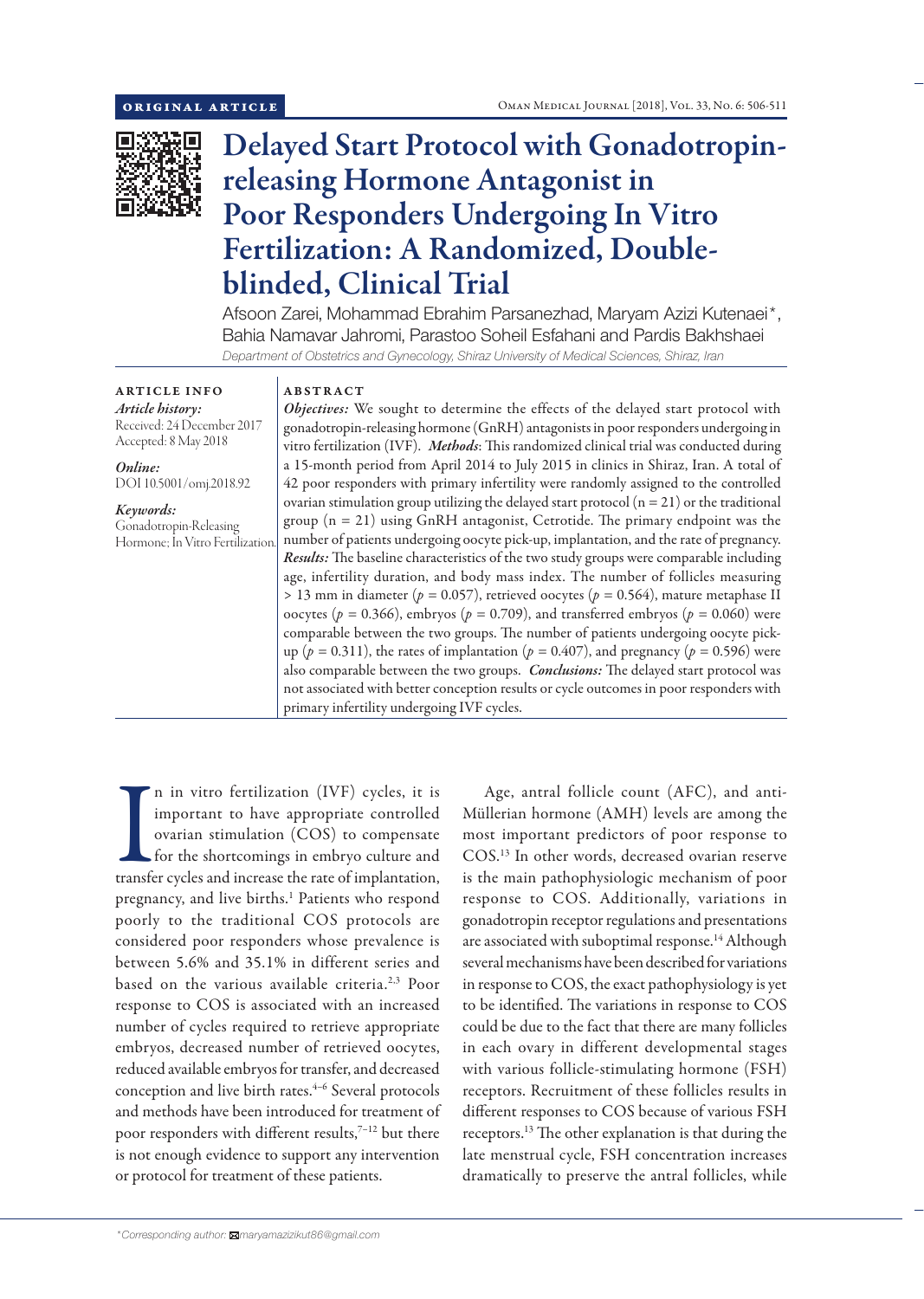luteinizing hormone (LH) decreases.15 Those follicles that are more sensitive to the lower concentrations of FSH (due to their genetic factors), develop during the late luteal phase, and thus lead to different follicular size during the early days of subsequent menstrual cycle resulting in asynchronous response to COS.<sup>16</sup>

All protocols used for poor responders are focused on minimizing the early follicular growth in the luteal phase and normalizing hormonal variations in the follicular phase to obtain an optimal follicular response to COS. This is the rationale of using oral contraceptives or gonadotropin-releasing hormone (GnRH) antagonists at the end of the luteal phase to suppress FSH and prevent premature follicular development. A novel protocol entitled "delayed start" was described for improving the follicular response to COS.8 In this protocol, delaying the start of COS with GnRH antagonists for seven days after the estrogen rise resulted in suppression of FSH in the early follicular phase and thus resulted in synchronous follicular development.8 However, this theory was tested in a cohort study and further evidence is required to confirm the results. We performed this randomized clinical trial to determine the effects of the delayed start protocol with GnRH antagonist in poor responders undergoing IVF.

## METHODS

This randomized, double-blinded clinical trial was conducted during a 15-month period from April 2014 to July 2015 in the IVF clinic of the Mother and Child Hospital, a tertiary health care center affiliated with Shiraz University of Medical Sciences, Iran. The study protocol was approved by the institutional review board and medical ethics committee of Shiraz University of Medical Sciences. All patients provided their informed written consent before inclusion in the study. The study protocol was registered with the Iranian Registry for Clinical Trials (IRCT2015040821657N2; www.irct.ir). We included infertile poor responder women referred to our center during the study period. All included patients suffered from primary infertility with no previous live births. Poor response to COS was defined according to the Bologna poor responder criteria<sup>17</sup> in which at least two of the following three features must be present: (i) advanced maternal age or any other risk factor for poor ovarian response, (ii) a previous poor ovarian response, and (iii) an abnormal ovarian reserve test. Those with severe male factor infertility, uterine myoma, uterine anomaly, and hydrosalpinx were excluded from the study.

All recruited patients were randomly assigned to two study groups using a computerized random digit generator using the patient admission number, which were provided consecutively. Those assigned to the study group underwent IVF cycles using the delayed start GnRH antagonist protocol and those in the control group underwent the standard COS protocol. Delayed start protocol was defined as administration of cetrorelix acetate (Cetrotide<sup>®</sup>, Injection, Powder, 250 µg, Serpero pharmaceutical, Italy) as a GnRH antagonist at a dose of 250 µg per night on cycle day two to seven, and those in the control group underwent standard COS by GnRH antagonist protocol with estradiol priming. All patients and those who administered the intervention were blinded to the study groups. Those measuring the outcomes were also blinded to the groups. Only statisticians were aware of the study groups.

All patients received estrogen priming using estrogen pills (Premarin, 0.625 mg Tablets, Ferrer Inc., Madrid, Spain) from day 21 of the cycle and continued to menstruation. The absence of ovarian cyst and dominant follicle > 10 mm was confirmed by performing ultrasonography on day two of the cycle and after completion of the GnRH antagonist protocol. In the control group, COS was started by gonadotropins on day two of the menstrual cycle. In the study group (delayed start protocol), COS was performed seven days after GnRH antagonist pretreatment with administration of 250 µg Cetrotide per night on cycle day two to seven. In control group, COS was induced by administration of 300 IU FSH (Gonadal F; Merck Inc., Germany) and 150 IU human menopausal gonadotrophin (hMG; Menopur; 75 IU Ampules, Ferring Inc., Germany). They also received Cetrotide with the same dosage from day nine of the cycle. In those with lead follicle measuring  $\geq 12$  mm, we added Cetrotide to prevent the premature LH surge. Ovarian maturation was induced by injection of 10 000 IU of human chorionic gonadotropin (hCG; Ferring Inc., Germany) after detecting antral follicle > 18 mm in diameter. Oocyte pick-up was performed in those that had at least two follicles measuring > 18 mm or three follicles measuring > 13 mm. The cycle was canceled in those who did not meet the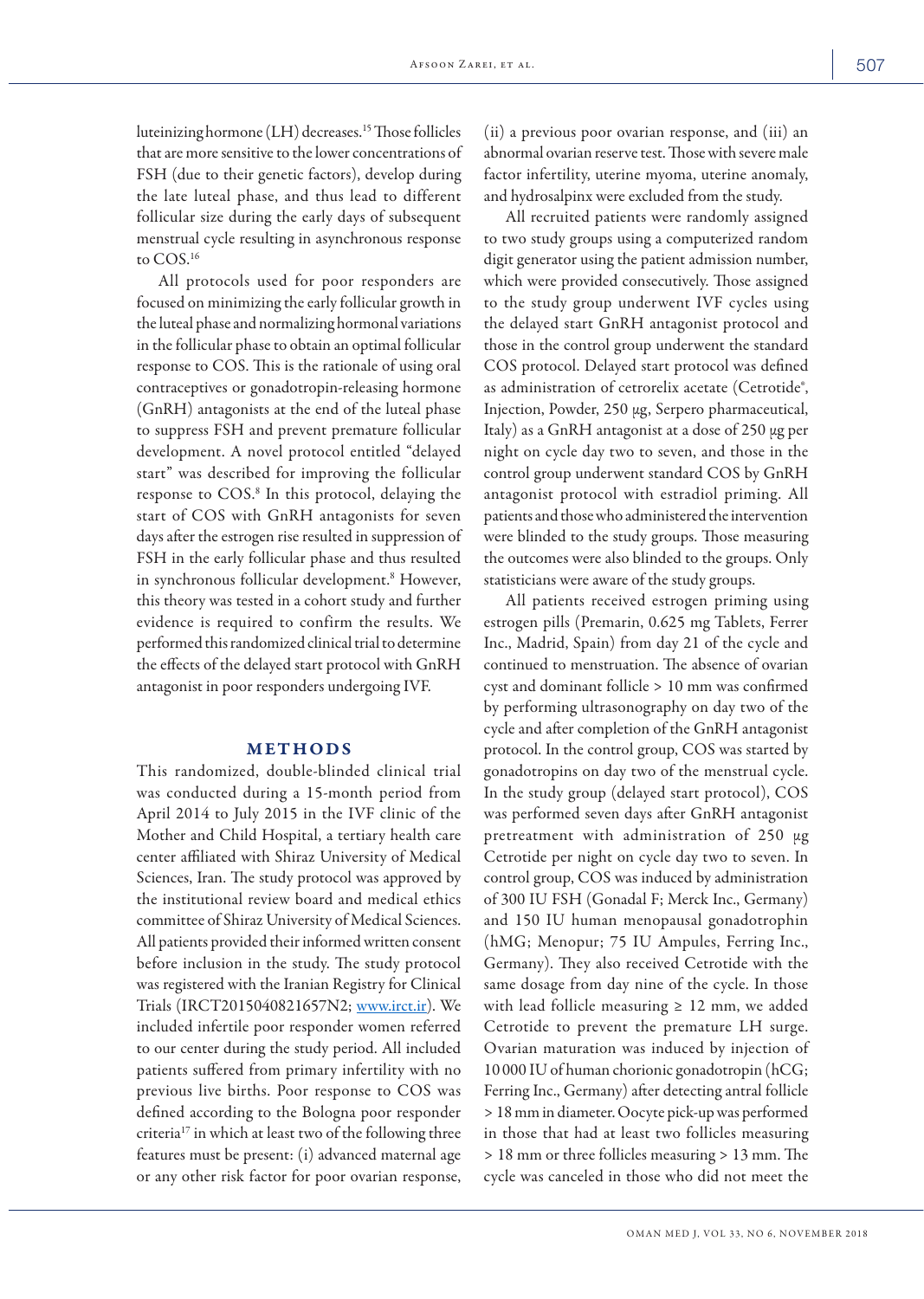

criteria, and they underwent intrauterine sperm injection. Oocyte retrieval was performed 36 hours after injection of hCG under the guide of ultrasonography through the vagina under general anesthesia. Then intracytoplasmic sperm injection (ICSI) was performed using fresh, ejaculated sperm and mature, metaphase II (MII) stage oocytes. ICSI was performed in all cycles to decrease the failure rate. The embryos were transferred into the uterine cavity after fertilization on day two or three based on the number of embryos.

The primary endpoint of the study was considered to be the number of patients who underwent oocyte pick-up (defined as those with at least two follicles > 18 mm and three follicles > 13 mm). The secondary outcome measures included the rates of implantation, pregnancy, the numbers of total oocytes, retrieved mature oocytes, dominant follicles (> 13 mm) on the day of hCG trigger, retrieved oocytes, transferred embryos, the oocyte maturity rate (number of MII follicles/total number of oocytes), oocyte yield (total number of oocytes retrieved/AFC), mature oocyte yield (number of mature oocytes retrieved/ AFC), number of days needed for ovarian stimulation, and serum levels of LH and FSH. We also recorded the number of patients who qualified for oocyte retrieval.

To have 80% power to detect a 5% difference between the two study groups regarding the primary endpoint, by considering the rate of pregnancy rate in previous studies, $^8$  a total of 19 patients was required in each study group. To compensate for non-evaluable patients, we included 21 patients in each group. All statistical analyses were performed using SPSS Statistics (IBM Corp. Released 2012. IBM SPSS Statistics for Windows, Version 21.0. Armonk, NY: IBM Corp.). Data are presented as mean±standard deviation (SD) and proportions as appropriate. Parametric variables with normal distribution were compared using the independent *t*-test between the two study groups while proportions were compared using the chi-square test. Paired *t*-test was used to compare the data within groups. Parametric variables without a normal distribution were compared using the Kruskal-Wallis test. We also ran a multivariate logistic regression model to control for confounding factors. A two-sided  $p$ -value of < 0.050 was considered statistically significant.

## RESULTS

We screened 51 individuals for eligibility of whom 42 were randomized into two study groups (each containing 21 patients). All patients in the traditional COS protocol finished the study and none were lost to follow-up. However, two patients in delayed start protocol discontinued the intervention. Thus the total number of patients included in the final analysis was 40 (19 in delayed start protocol and 21 in the traditional COS protocol) [Figure 1]. The baseline characteristics of the patients were comparable between the two study groups [Table 1].

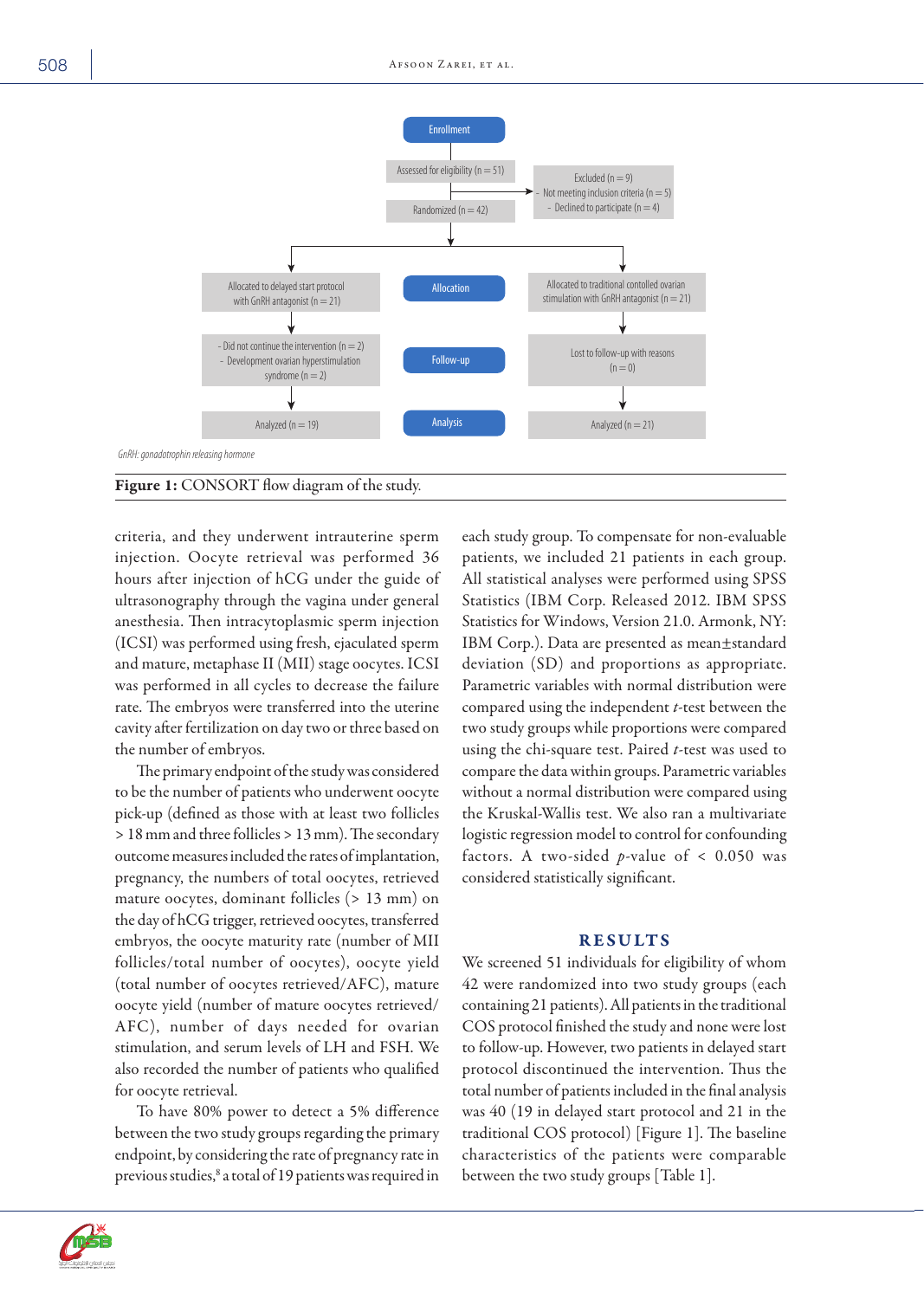| <b>Characteristics</b>             | Delayed start<br>protocol<br>$(n = 19)$ | <b>Traditional</b><br>protocol<br>$(n = 21)$ | <i>p</i> -value |
|------------------------------------|-----------------------------------------|----------------------------------------------|-----------------|
| Age, years                         | $37.8 + 4.0$                            | $36.6 + 5.2$                                 | 0.436           |
| Body mass<br>index, $kg/m2$        | $27.8 \pm 3.7$                          | $27.1 + 2.6$                                 | 0.227           |
| Infertility<br>duration.<br>months | $46.8 \pm 18.1$                         | $47.2 \pm 21.9$                              | 0.198           |
| Previous IVF<br>cycle, $n$ $(\%)$  | 1(5.3)                                  | 0(0.0)                                       | 0.475           |
| AFC                                | $5.6 + 2.6$                             | $7.0 \pm 2.7$                                | 0.135           |

Table 1: Baseline characteristics of 40 infertile patients undergoing controlled ovarian stimulation using the delayed start and traditional protocols.

*Data given as mean±standard deviation unless otherwise indicated. AFC: antral follicle count; IVF: in vitro fertilization.*

There was no significant difference between the two study groups regarding the duration of COS (*p =* 0.543), endometrial thickness (*p =* 0.078), serum levels of FSH  $(p = 0.680)$ , and AMH  $(p = 0.463)$  [Table 2]. The number of follicles measuring > 13 mm in diameter was slightly higher in the delayed start protocol group compared to the traditional protocol ( $p = 0.057$ ). The number of retrieved oocytes (*p =* 0.564), mature oocytes (*p =* 0.366), embryos (*p =* 0.709), and transferred embryos (*p =* 0.060) were comparable between the two study groups. With regard to the final outcome measures, the number of patients undergoing oocyte pick-up (*p =* 0.311), implantation rate (*p =* 0.407), and the pregnancy rate (*p =* 0.596) were also comparable between the two groups. We ran a multivariate logistic regression model to control for confounding factors such as age, body mass index (BMI), and infertility duration; none of the primary and secondary outcome measures were significantly different between the two groups.

# DISCUSSION

We investigated the effects of the delayed start protocol on the outcome of poor responders undergoing IVF through a randomized clinical trial. We found that COS using a delayed start protocol was not associated with alleviated IVF outcomes when compared to the traditional protocol. These findings are contrary to those previously reported, which showed the delayed start protocol was associated with improved ovarian response in poor responders.8 The authors of the study reported that synchronizing follicle development (without impairing oocyte developmental competence) is the main mechanism of this novel protocol.8 However,

Table 2: The outcome of in vitro fertilization cycles in 40 patients with infertility undergoing controlled ovarian stimulation using the delayed start and traditional protocols.

| <b>Variables</b>                                | Delayed start protocol $(n = 19)$ | Traditional protocol $(n = 21)$ | $p$ -value |
|-------------------------------------------------|-----------------------------------|---------------------------------|------------|
| Ovarian stimulation duration, days              | $10.8 \pm 2.3$                    | $11.9 \pm 1.8$                  | 0.543      |
| Endometrial thickness, mm                       | $11.3 \pm 2.5$                    | $10.6 \pm 3.4$                  | 0.078      |
| FSH, mIU/mL                                     | $8.6 \pm 2.8$                     | $9.3 \pm 3.5$                   | 0.680      |
| $AMH$ , ng/mL                                   | $0.9 \pm 0.7$                     | $1.03 \pm 0.8$                  | 0.463      |
| Follicle $> 13$ mm                              | $4.5 \pm 2.7$                     | $2.9 \pm 2.5$                   | 0.057      |
| Total unit of FSH                               | $5214.3 \pm 1631.2$               | $5863.1 \pm 1527.9$             | 0.068      |
| Total oocyte retrieved                          | $3.0 \pm 1.2$                     | $2.4 \pm 1.9$                   | 0.564      |
| MII oocyte retrieved                            | $2.5 \pm 1.2$                     | $1.7 \pm 2.4$                   | 0.366      |
| MII/total oocytes ratio                         | $0.8 \pm 0.3$                     | $0.7 \pm 0.2$                   | 0.569      |
| Oocytes/AFC ratio                               | $0.4 \pm 0.4$                     | $0.3 \pm 0.4$                   | 0.472      |
| MII oocytes/AFC ratio                           | $0.4 \pm 0.4$                     | $0.2 \pm 0.3$                   | 0.238      |
| Number of embryos                               | $1.8 \pm 2.0$                     | $2.2 \pm 4.7$                   | 0.709      |
| Embryos transferred                             | $1.3 \pm 1.3$                     | $0.6 \pm 1.1$                   | 0.060      |
| Number of patients undergoing<br>oocyte pick-up | 15(78.9)                          | 13(61.9)                        | 0.311      |
| Implantation rate, n (%)                        | 3(15.8)                           | 2(9.5)                          | 0.407      |
| Pregnancy, $n$ $(\%)$                           | 2(10.5)                           | 1(4.8)                          | 0.596      |

*Data given as mean±standard deviation unless otherwise indicated.* 

*FSH: follicle-stimulating hormone; AMH: anti-Mullerian hormone; AFC: antral follicle count; MII: metaphase II.*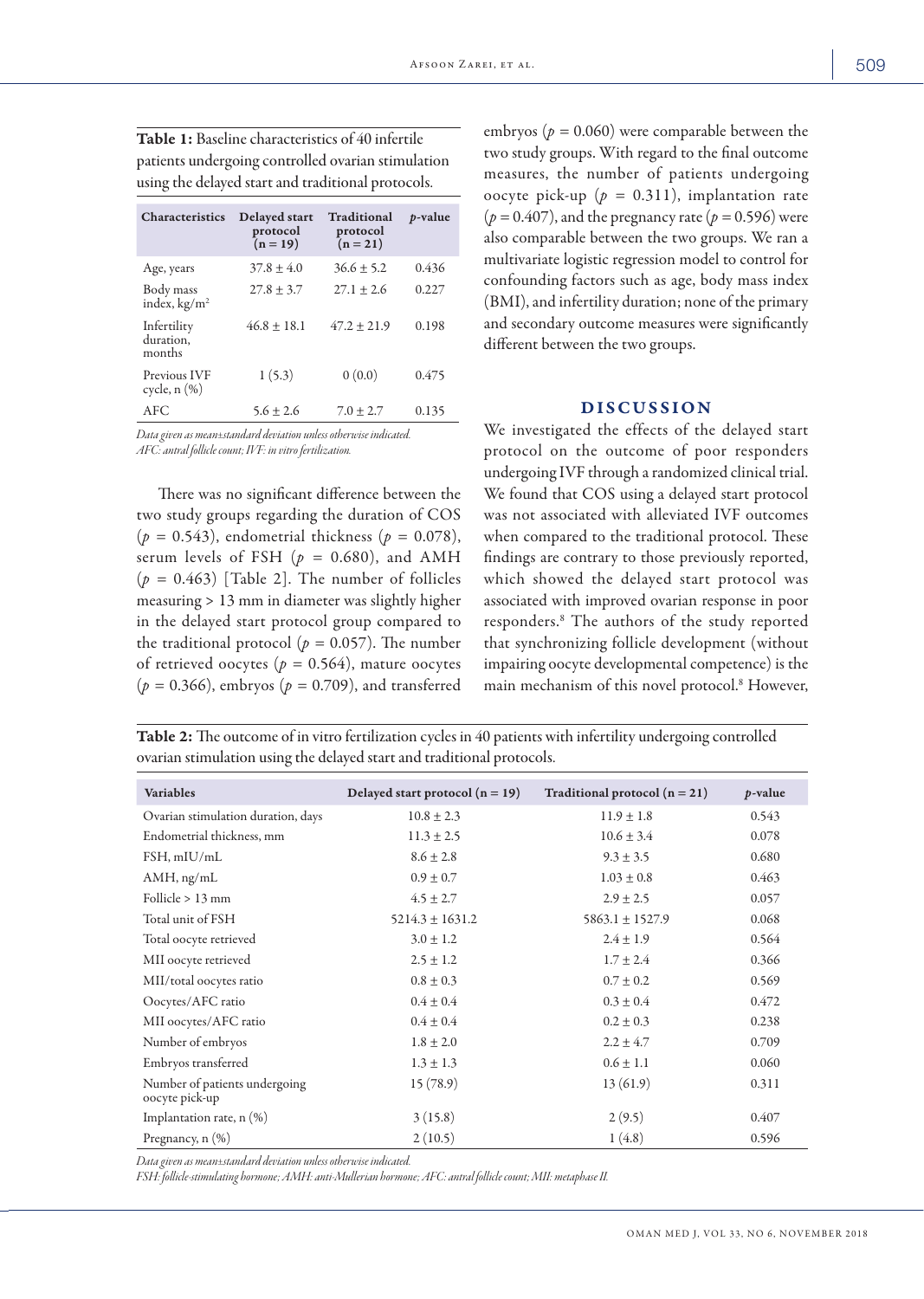their study was a retrospective cohort with a limited number of patients. They also included only those patients who failed in their estrogen priming antagonist protocol, which resulted in selection bias. In addition, patients included in the study had one previous estrogen priming failed cycle.8 The initial poor response in the conventional antagonist cycle could be idiosyncratic and resulted in improved outcomes in the delayed start protocol. However, in this randomized clinical trial, we demonstrated that delayed start protocol was not associated with improved cycle outcome in poor responders when compared to traditional protocols.

The main pathophysiology of poor response to COS is decreased ovarian reserve determined by decreased AFC and increased AMH, which is associated with infertility and limited response to standard COS protocols.18 The quality of the oocytes and produced embryos is also diminished in poor responders which lead to aggravated outcomes in these groups.19 The standard protocols of COS using GnRH antagonists are effective in those patients not classified as poor responders.20–23 The management of poor responders is focused on increasing the number of oocytes and embryos in order to increase the implantation and birth rate.<sup>24</sup> The economic burden and length of COS are significantly higher in poor responders and the outcome worse.<sup>25</sup> In addition, several strategies have been introduced and applied for poor responders to alleviate the IVF or ICSI cycles with controversial results.5,7,8,11,18,26–28 The hypothesis of delayed start protocol is that estrogen pretreatment in the preceding luteal phase and an immediate and short pituitary shutdown with GnRH antagonist in the early follicular phase increases the rate of oocyte maturation by providing more time for FSH receptors to develop, and thus provide better response to the pituitary hormones resulting in better development of oocytes. A previous study showed that this protocol improves the outcome both theoretically and functionally.<sup>8</sup> But, in a randomized clinical trial, we observed no difference between the standard protocols and the delayed start protocol regarding the fertilization indices.

Suppression of FSH in the early follicular phase lead to improved maturation and development of follicles.29 In GnRH antagonist protocols, a higher concentration of gonadotropins is available before the start of COS.30 This results in higher

serum levels of FSH before starting COS which in turn causes maturation and growth of the leading follicles before adding the exogenous FSH. Early gonadotropin suppression during the subsequent follicular phase could be easily achieved by several options including estrogen, GnRH antagonists, or oral contraceptives.31,32 Rapid suppression of FSH in early follicular phase using GnRH antagonists may also contribute to improved maturation and growth of the lead follicle.33

We note some limitations to our study. First, we included a limited number of poor responders. However, the power of the study was 80%, and both study groups included the minimal required number of participants ( $n = 19$ ). Our results warrant further multicenter randomized clinical trials including larger numbers of patients. Second, we did not measure the serum estradiol level. This could help us to determine the response to COS in poor responders undergoing the delayed start or traditional protocol and their association with fertility outcome of the cycles. To the best of our knowledge, this is the only randomized clinical trial addressing the issue, and further studies are required.

## **CONCLUSION**

The delayed start protocol was not associated with better conception results or cycle outcome in poor responders with primary infertility undergoing IVF cycles. Further multicenter clinical trials with larger study populations are required to shed light on the issue.

## *Disclosure*

The authors declared no conflicts of interest. This study was funded by a grant from vice chancellor of research of Shiraz University of Medical Sciences (grant number 95-207).

#### *Acknowledgements*

We would like to thank all the patients and their families who participated in this study. We would also thank all the personnel of the infertility clinics of Mother and Child Hospital of Shiraz. We acknowledge the editorial assistant of Diba Negar Research Institute for improving the style and English of the manuscript.

#### references

- Alper MM, Fauser BC. Ovarian stimulation protocols for IVF: is more better than less? Reprod Biomed Online 2017 Apr;34(4):345-353.
- 2. Biljan MM, Buckett WM, Dean N, Phillips SJ, Tan SL. The outcome of IVF-embryo transfer treatment in patients who develop three follicles or less. Hum Reprod 2000 Oct;15(10):2140-2144.